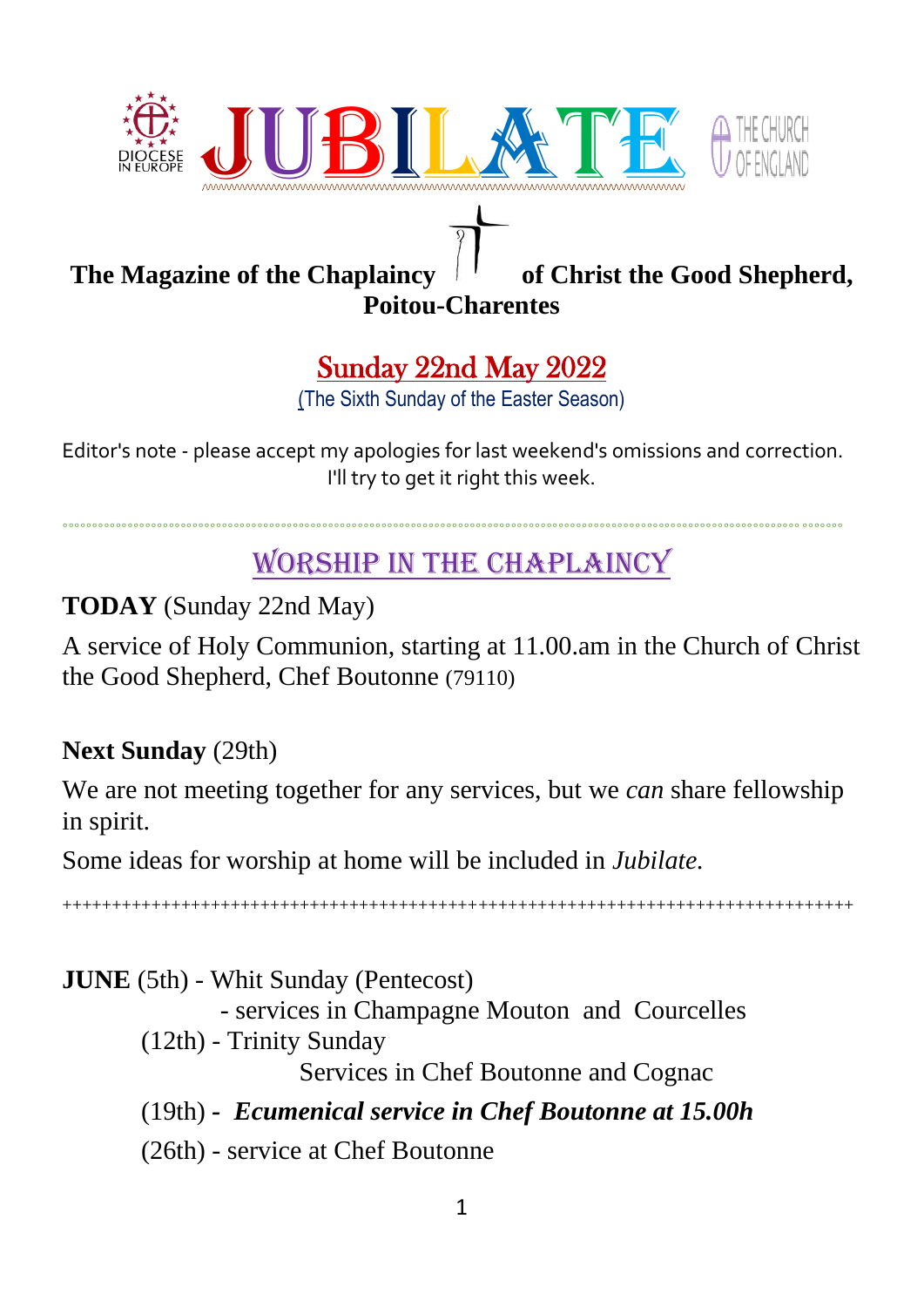## Lectionary Bible Readings and Prayers for Sunday 22nd May

Psalm 67 verses 1 to 7 - prayer and praise for God's blessing

Ezekiel chapter 37 verses 1 to 14 - the Valley of Dry Bones (We were reminded of this by our Bishop at the Dedication of the church at Chef Boutonne)

Acts chapter 16 verses 9 to 15 - Saint Paul is called to Macedonia

Revelation chapter 21, verse 22 to chapter 22 verse 5 The city of God and the river of the water of life

°°°°°°°°°°°°°°°°°°°°°°°°°°°°°°°°°°°°°°°°°°°°°°°°°°°°°°°°°°°°°°°°°°°°°°°°°°°

#### **The Collect**

God our redeemer, You have delivered us from the power of darkness And brought us into the kingdom of your Son: Grant that, as by his death he has recalled us to life, So by his continual presence in us He may raise us to eternal joy; Through Jesus Christ your Son our Lord Who is alive and reigns with you In the unity of the Holy Spirit, One God, now and for ever;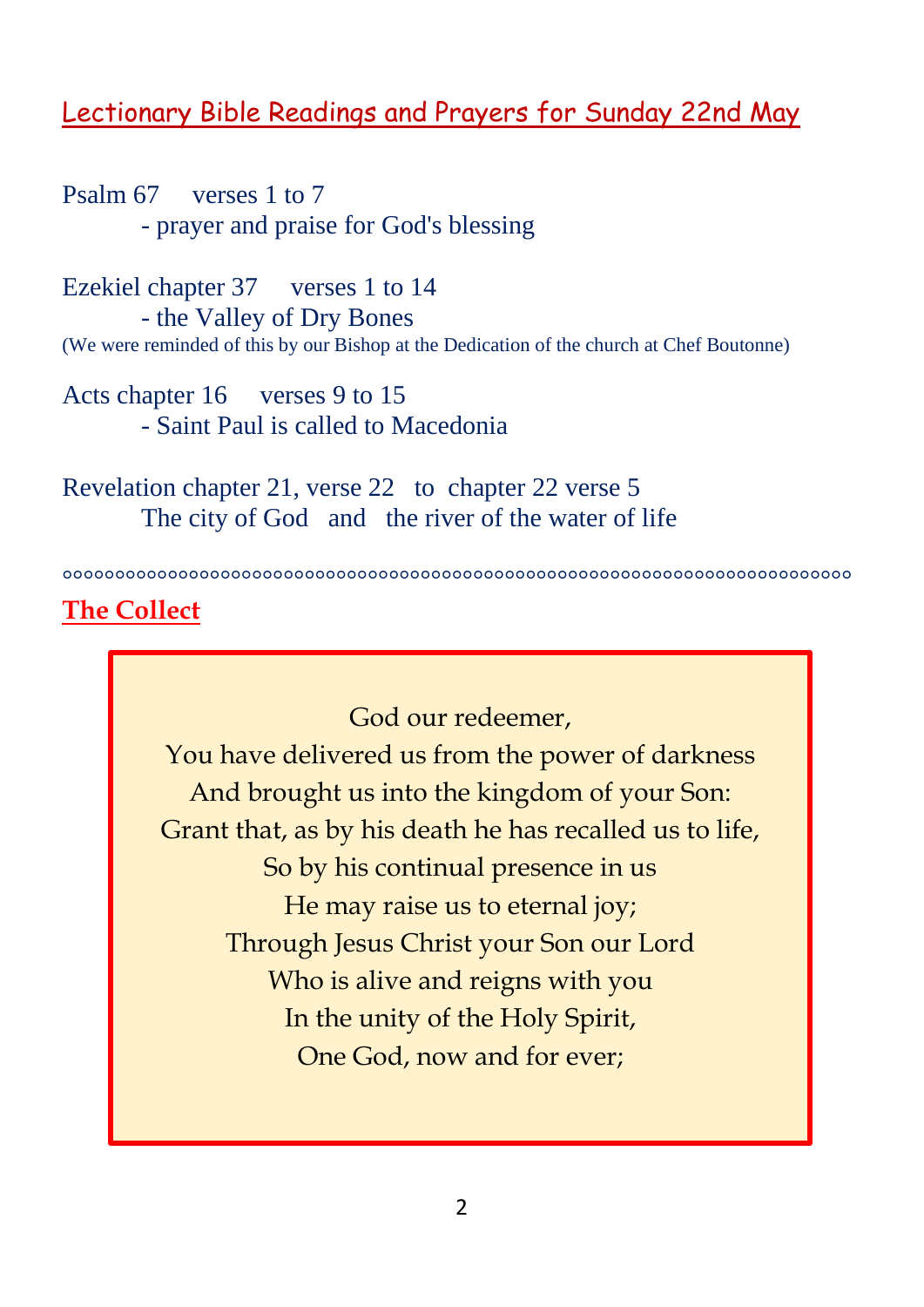## **Today is a Rogation Sunday**



Rogation Days call Christians beyond the sacred spaces of nave and sanctuary to bless the good earth God has given.

Rogation is derived from the Latin verb 'rogare' which means 'to ask.' In the liturgies of Rogation Days, we ask the Lord to bless the fields, the crops, and the hands of farmers who produce our food. Worship on Rogation Days teaches us that we depend upon God's favour over his land. We *ask* him for goodness over this land.

One custom of Rogation Days in the past was for the incumbent vicar/pastor (with members of the congregation) to "beat the bounds" - that is, to walk around the perimeter of the Parish, (or at least the churchyard) praising God and asking blessing upon each part of its life, both physical and spiritual. The walk probably not to be recommended in our "Parish" but the thanksgiving and prayers, certainly!

This is the *Collect* for **Monday:**

Almighty God, whose will it is that the earth and the sea should bear fruit in due season: bless the labours of those who work on land and sea, grant us a good harvest and the grace always to rejoice in your fatherly care.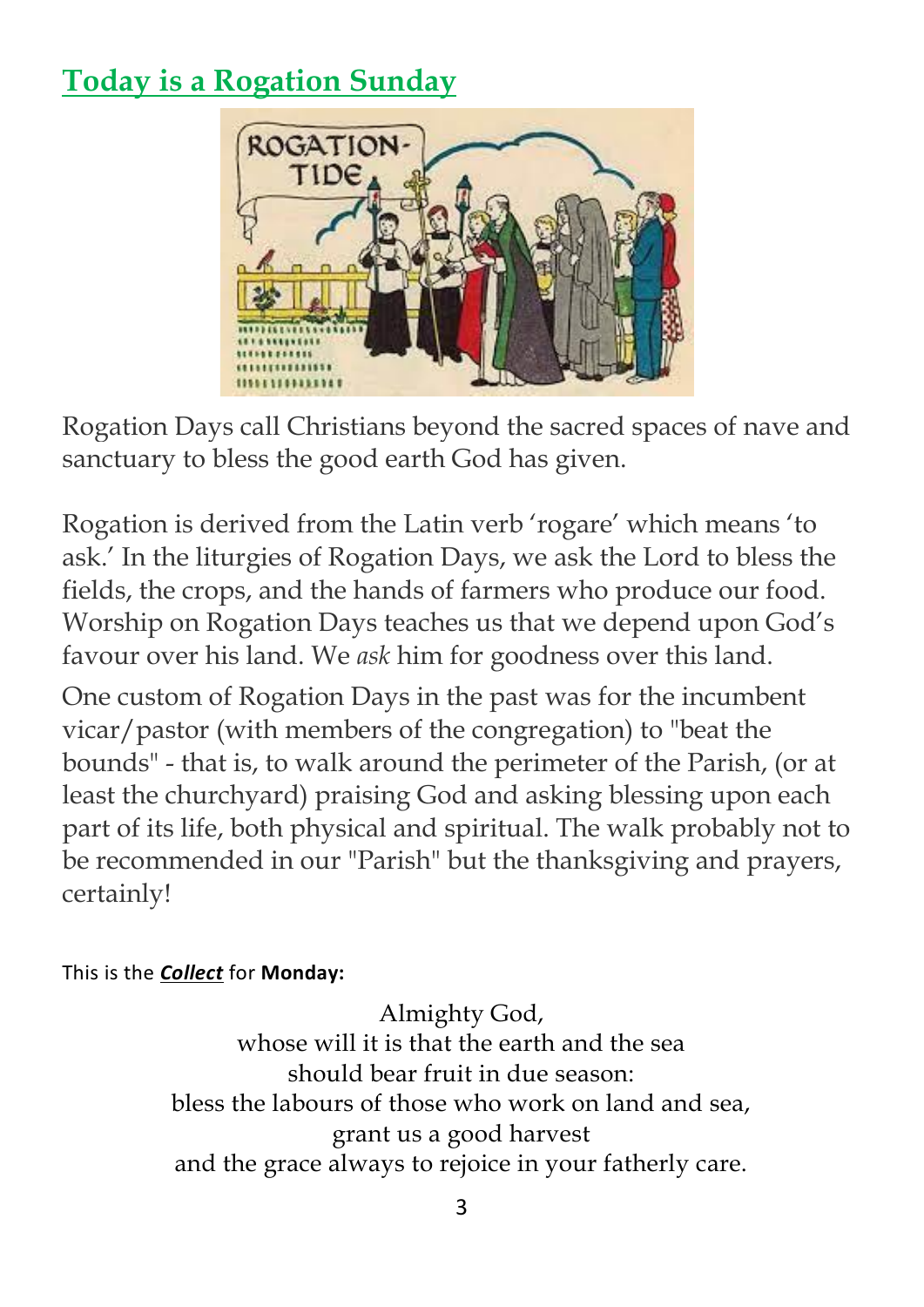Lord, you give us this good earth, yet we take your generous gifts for granted. Lord, have mercy.

Lord, you give us this good earth, but we squander its rich resources. Christ, have mercy.

Lord, you give us this good earth, but we fail to share your bounty with all of your children. Lord, have mercy.

May God the Father of our Lord Jesus Christ, who is the source of all goodness and growth, pour his blessing upon all things created, and upon us his children, that we may use his gifts to his glory and the welfare of all peoples;

+ + + + + + + + + + + + + + + + + + + + + + + + + + + + + + + + + + + +

#### Another ROGATION Collect (for use on Wednesday 25th)

God our Father,

you never cease the work you have begun and prosper with your blessing all human labour: make us wise and faithful stewards of your gifts that we may serve the common good, maintain the fabric of our world and seek that justice where all may share the good things you pour upon us.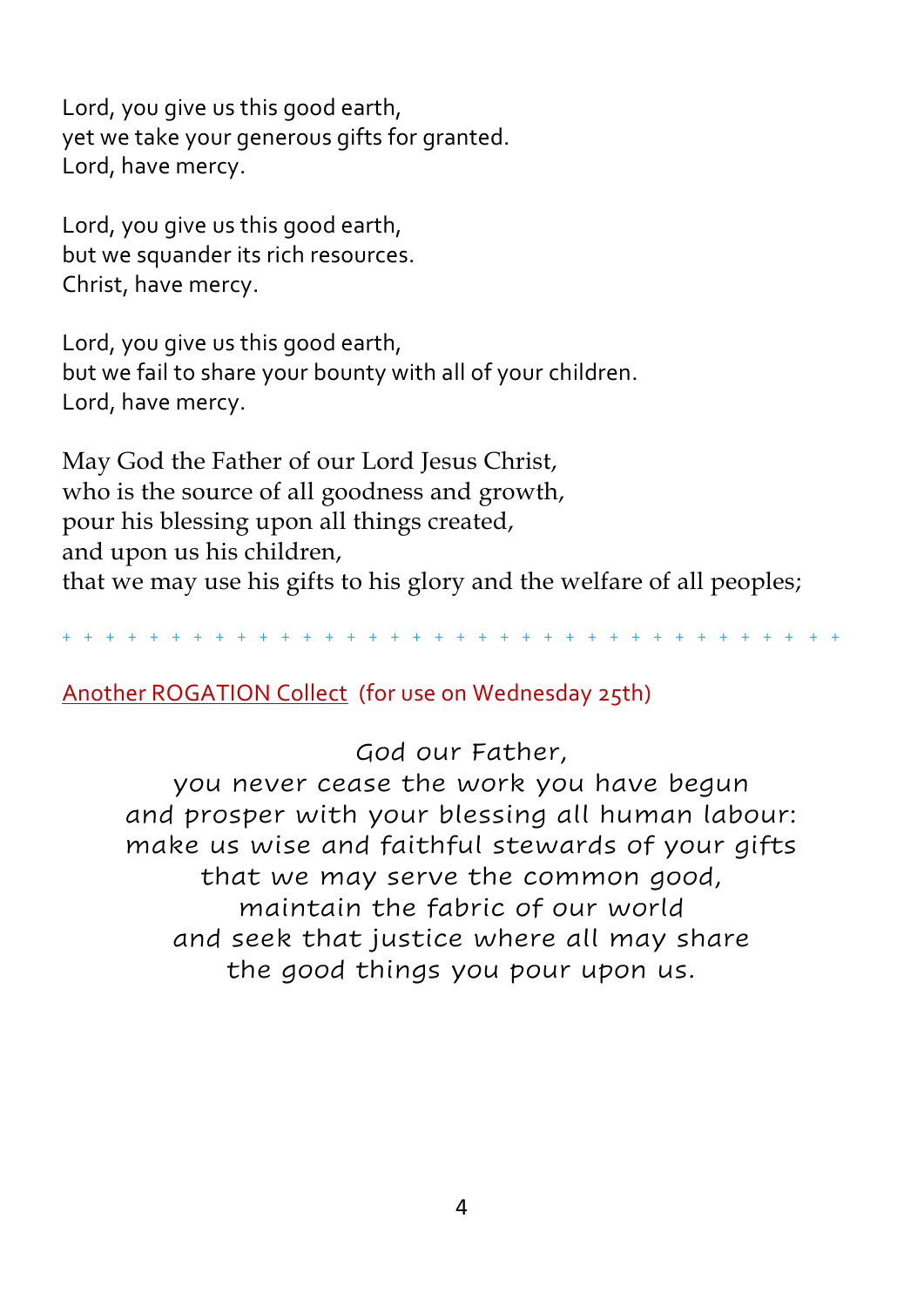## Thursday 26th May is ASCENSION DAY

#### THE ASCENSION

There are no decorated evergreens, no greeting cards, no gifts, no poinsettias or lilies, no coloured eggs, no chocolate bunnies, and no responsive salutation. There's just a Thursday with an extra name: Ascension. It's not just the world that has ignored the festival. The Church seems to have lost interest as well. Most congregations have elected to forgo a worship service on Ascension and those that cling to the tradition count on few to attend. Apparently, Ascension Day doesn't matter.

But it does matter. In fact, it matters every bit as much as Good Friday, Easter, and Christmas. It deserves to be celebrated. For those still unconvinced, here are seven reasons to rejoice on Ascension Day:

#### 1. Jesus ascended so that the Holy Spirit could descend.

The Spirit is the promised "other Comforter" essential to the life and growth of the Church—no Holy Spirit, no Church, no faith, no salvation. Jesus ascended to send the Spirit.

#### 2. Jesus reigns now over everything.

He has been enthroned at the Father's right hand, and the full glory of the Godhead is His. The ascension is His coronation ceremony and highlights the splendor and authority of Jesus over every king, ruler, and nation.

## 3. The ascension was the plan from the very beginning.

Just as the passion and resurrection were predicted in the Old Testament, so too was the ascension. Jesus' extraordinary visible ascent is the essential capstone of his earthly ministry.

## 4. Jesus ascended bodily.

Joined eternally to true God, a true human body is the object of honor and worship. This has profound impact on our understanding of God's nature and also human nature. The material aspects of God's creation are very good and endure forever.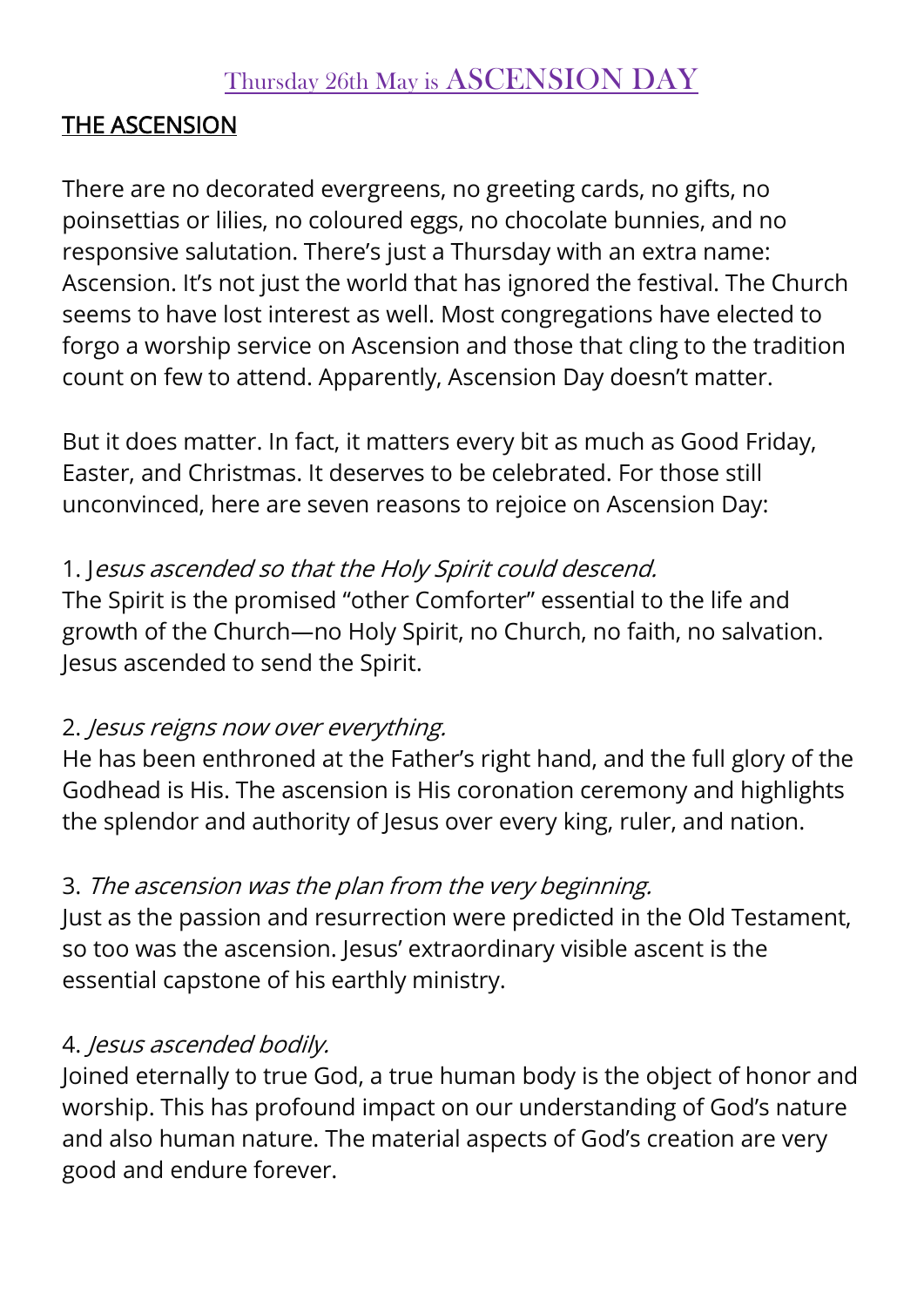5. The commission announced by Jesus is now in full force. Just as a death must precede the implementation of a will, so the ascension of Jesus must precede the implementation and empowerment of the command to the disciples (you included) to witness the reality of Jesus to the world.

6. The ascension of Jesus is a preview of the promised consummation. At the Last Day Jesus will return as He went: physically and visibly. It will not be a "spiritual" or metaphorical return, but an actual coming of His physical body. No one is going to miss it.

## 7. Jesus is Lord.

Not only did Jesus come back from the dead, but He now reigns on high. He is Lord of all creation. He is Lord of your life.

Whether or not anyone else joins you, you've got much to celebrate on Ascension Day. At the very least, take a moment to gaze skyward, study a cloud, and offer a prayer of thanks and praise and anticipation to the one who now reigns on high and who is coming soon.

Article by Dr. Joel Biermann who is Associate Professor of Systematic Theology at Concordia Seminary Saint Louis.

\_\_\_\_\_\_\_\_\_\_\_\_\_\_\_\_\_\_\_\_\_\_\_\_\_\_\_\_\_\_\_\_\_\_\_\_\_\_\_\_\_\_\_\_\_\_\_\_\_\_\_\_\_\_\_\_\_\_\_\_\_\_\_\_\_\_\_\_\_\_\_\_\_\_\_\_\_\_\_\_\_\_\_\_\_\_\_\_\_\_\_\_\_\_\_\_\_\_\_\_\_\_\_\_\_\_\_\_\_\_\_\_\_\_\_\_\_\_\_\_\_

#### **LECTIONARY BIBLE READINGS FOR ASCENSION DAY:**

**Acts 1:1-11,**

**Luke 24:44-53**

**Ephesians 1:15-23**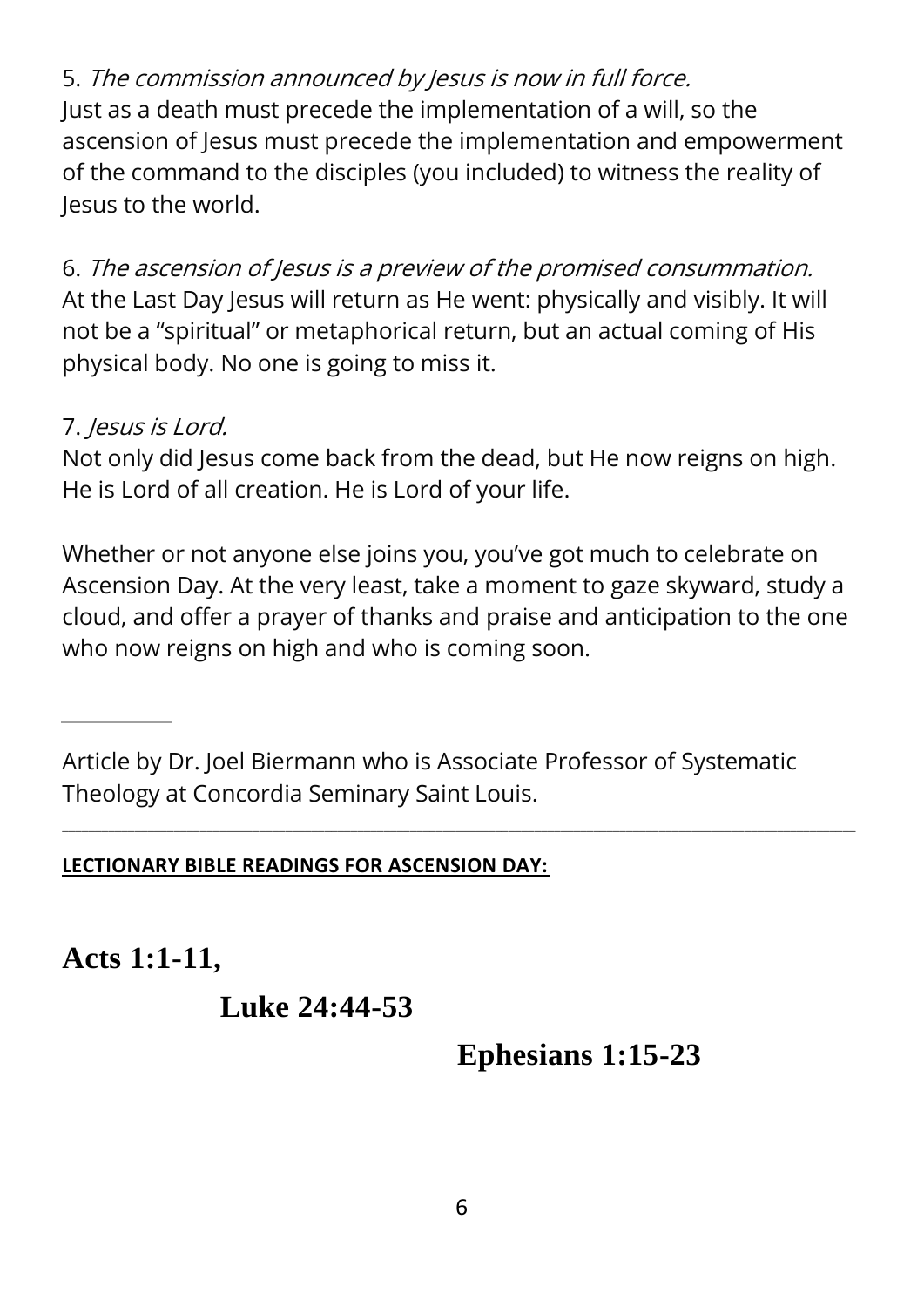# ING THE **C**



He ascended into heaven, He is seated at the right hand of the Father

There are verses scattered throughout the Bible which refer, or seem to refer, to Ascension, but the event itself remains mysterious. It speaks still of the primitive belief of a world in which heaven is above, hell is below and earth in between. The first astronaut, Yuri Gagarin was often quoted as saying "I travelled into the heavens and I didn't see God". But nor would we have expected him to. The symbolic language used in the Bible indicates to us that, having completed His work of the redemption of the world by His death and resurrection, Jesus left the human scene to re-enter the spiritual realm. The cloud reminds of the cloud which covered Him after the Transfiguration. It speaks in various places of the Old Testament as the *Shechinah*, a manifestation of the glory of God.

He could not have stayed. His work on earth was complete. Had he remained, then the continuing extension of God's kingdom would have been very much limited in space and time. His going to glory meant that His spirit, the Holy Spirit, could be released in power on the day of Pentecost and that would enable the Gospel to be preached, with signs and wonders, everywhere and for all time. There would now be no question about Jesus. He is, as scripture states, the Son of God - and, as Christian theology confirms, an equal member of the triune godhead, however difficult that concept might be for us to understand. His being "seated at the right hand of the Father" is a permanent position of glory and of authority.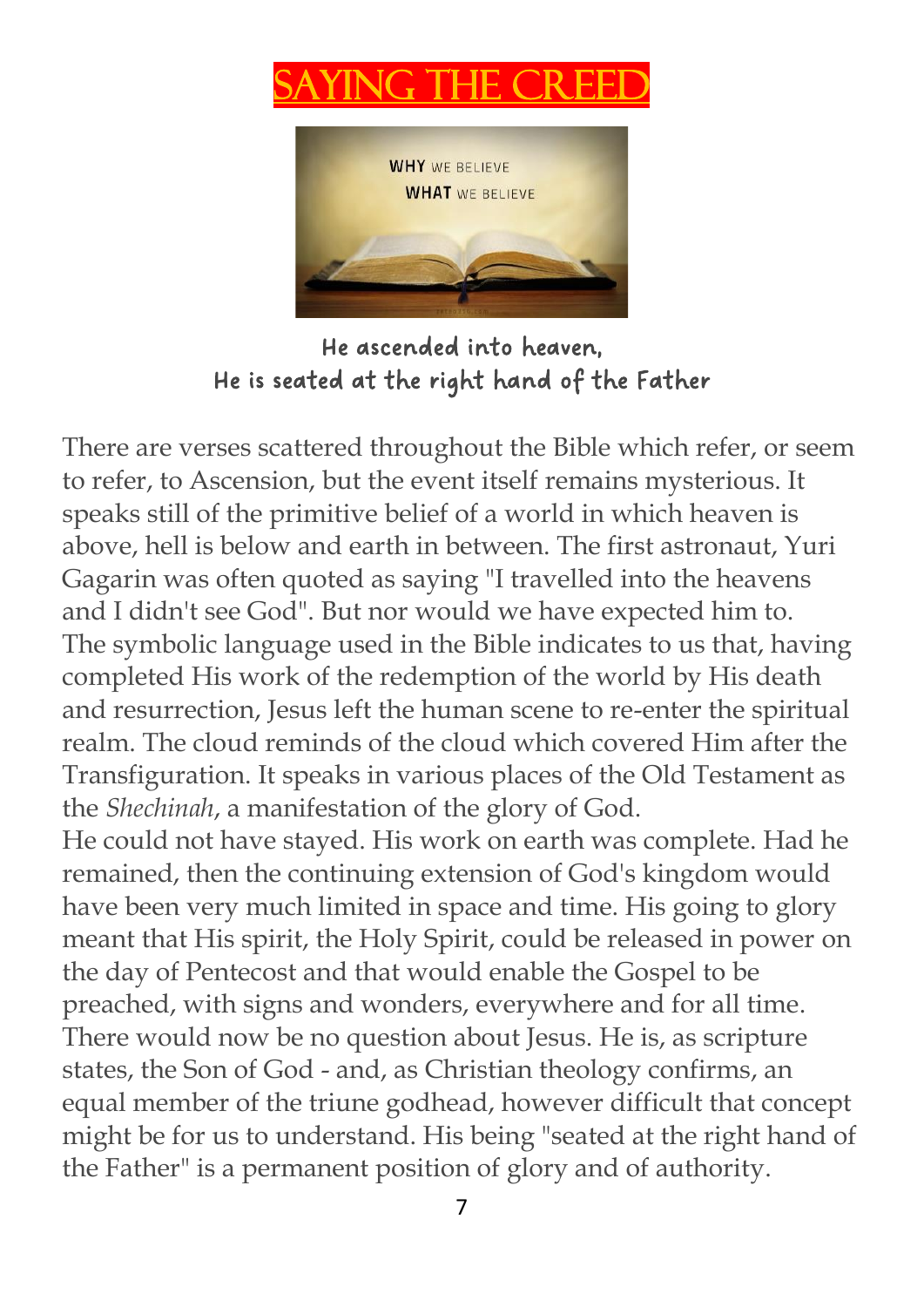#### The Collects for Ascension Day

Grant, we pray, almighty God That as we believe your only-begotten Son Our Lord Jesus Christ To have ascended into the heavens, So we in heart and mind may also ascend And with him continually dwell; Who is alive and reigns with you, In the unity of the Holy Spirit, One God, now and for ever.

Risen Christ, you have raised our human nature To the throne of heaven: Help us to seek and serve you, That we may join you at the Father's side Where you reign with the Spirit in glory, Now and for ever.

The following is from "GodThoughts" by Dick Williams (publ. Falcon) [adapted]

°°°°°°°°°°°°°°°°°°°°°°°°°°°°°°°°°°°°°°°°°°°°°°°°°°°°°°°°°°°°°°°°°°°°°°°°°°°°°°°°°°°°°°°°°°°°°°°°°°°°°°°°°°°°°°°°°°°°°°°°°°°°

He had been appearing to them, off and on, for nearly six weeks now. They had got used to living with the knowledge that He was risen. They grew to know that, whether seen or unseen, the Lord was at hand. He led them up a mountainside and spoke with great energy and authority, of the power they were to receive, of their continuing His work of preaching, teaching and baptising.

He promised them "I am with you always".

A great sun-filled cloud covered the mountaintop.

And when it dispersed, the Lord was gone. He was nowhere to be found on earth.

The disciples understood that He had been parted from them.

They concluded that He had been received into heaven.

And so they returned to Jerusalem to wait, with great expectancy and desire for God's next move.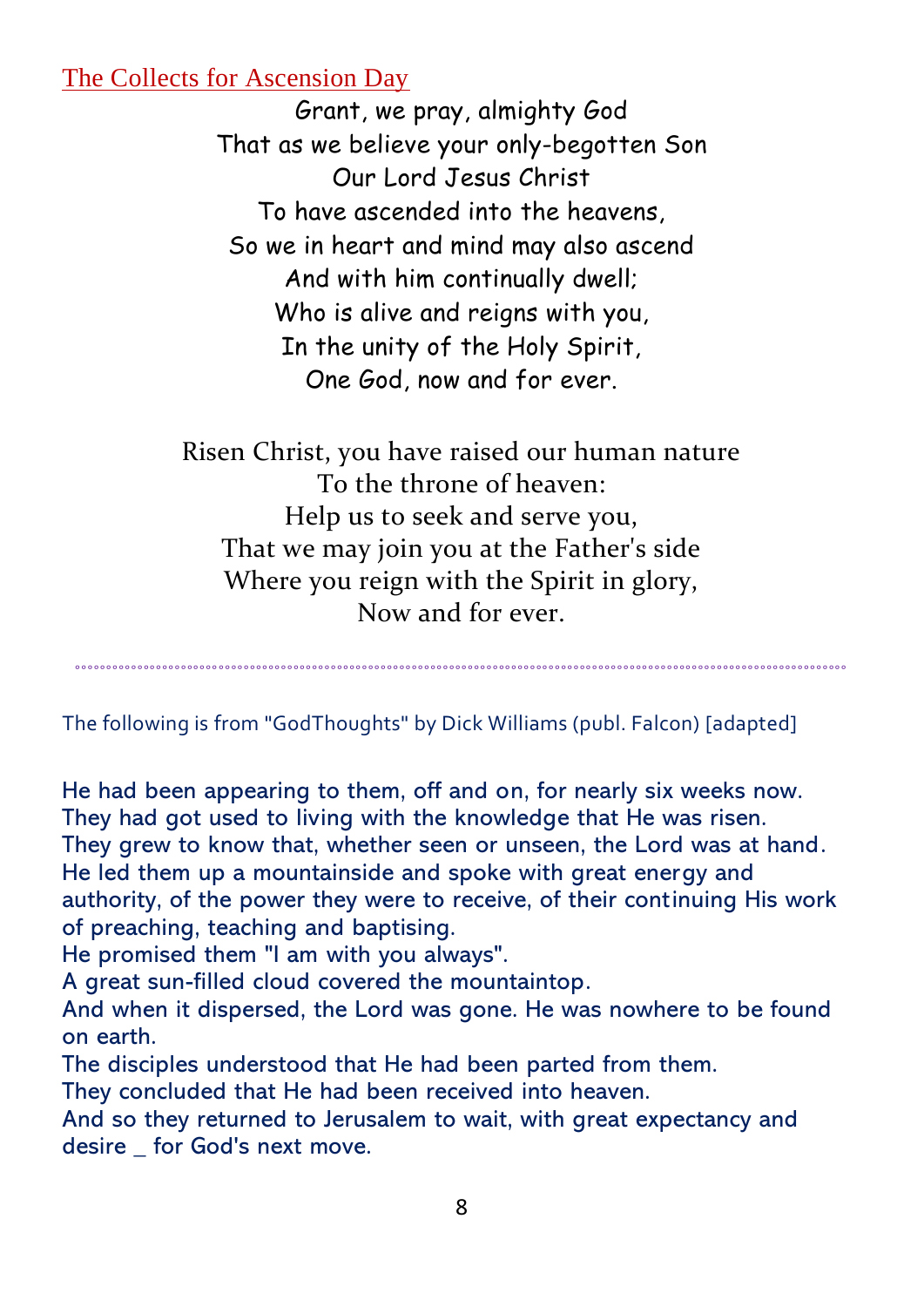

Entrée libre participation<br>une partie reversée pour l'Urkraine



Donations to The Chaplaincy of Christ the Good Shepherd

BOOK NOW!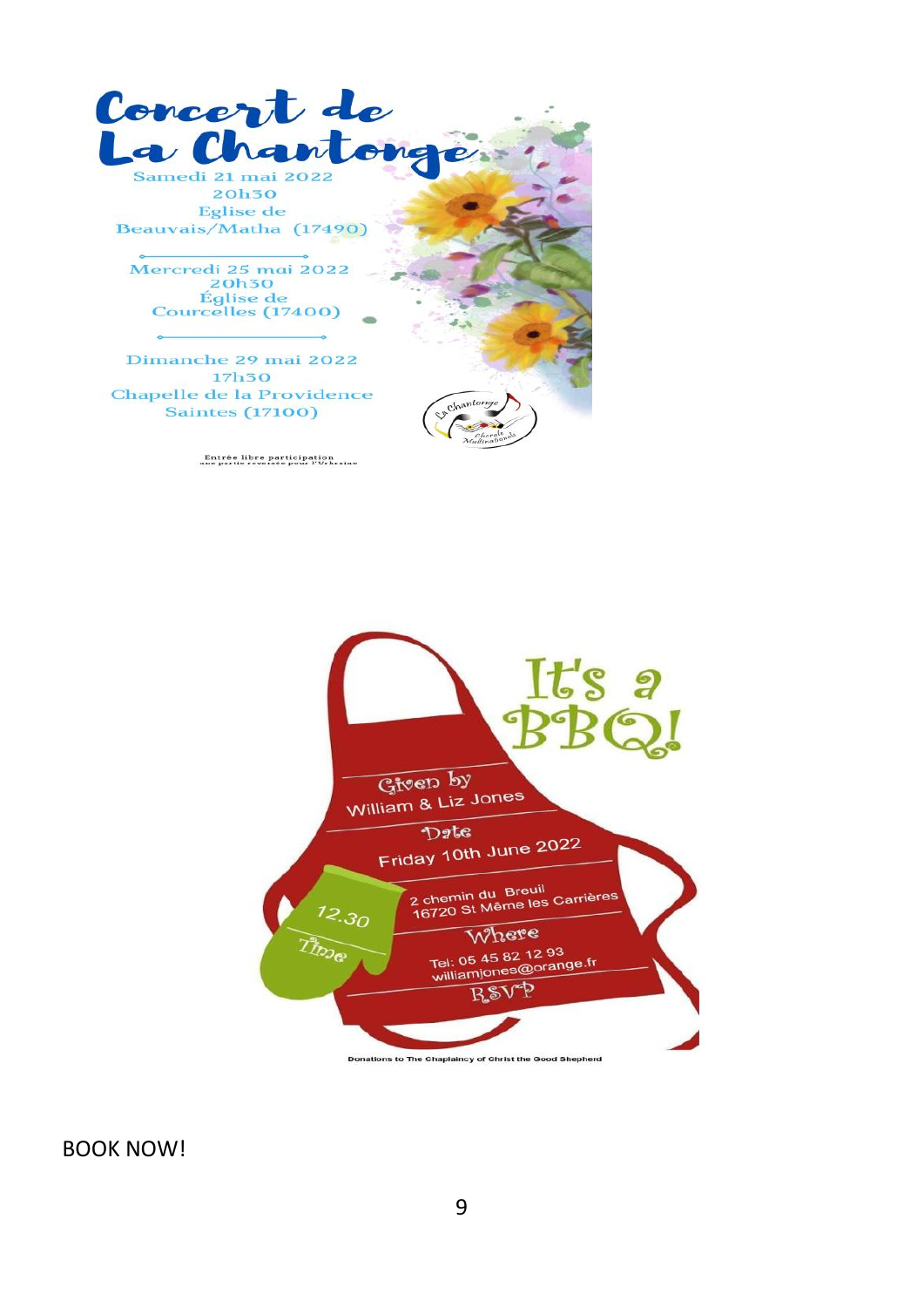#### **UPDATE - BROCANTE SUNDAY 19th MAY**

It was a very long, hot, humid day starting at 6h30 setting up the chaplaincy's tables and ending abruptly at 15h30 due to a heavy downpour! There was a steady stream of bargain-hunters throughout the day but people were reluctant to spend much above 1 or 2 euros, though we managed to get  $5 \in$  for a few things. At the end of the day we had a few cents under 140€ in the cashbox so, less the 13€ float from the Chef-Boutonne bookstall, a cheque for **127€** will be sent to our treasurer.

Many thanks to everyone who donated items and to everyone who helped set up, run and dismantle the stall. Special thanks to Angela and John Larmuth who worked tirelessly before, during and after the event!

The remaining stock was sorted on Monday and went to:

\* organisations supporting the Ukranian families in Chef-Boutonne and surrounding villages

\* Emmaüs

\* storage for the bric-a-brac stall at the Beetle Drive on 22nd June



**Is there someone out there** who could loan a CD player (or cassette tape player) and some audio books on cd or tapes.

They would be for Jean Madden who has had a very nasty fall and is unable to sit up and read. She adores reading and this would be a great way for her to be able to continue.

If so, please contact Carolyn Carter or the Editor of *Jubilate* as soon as ………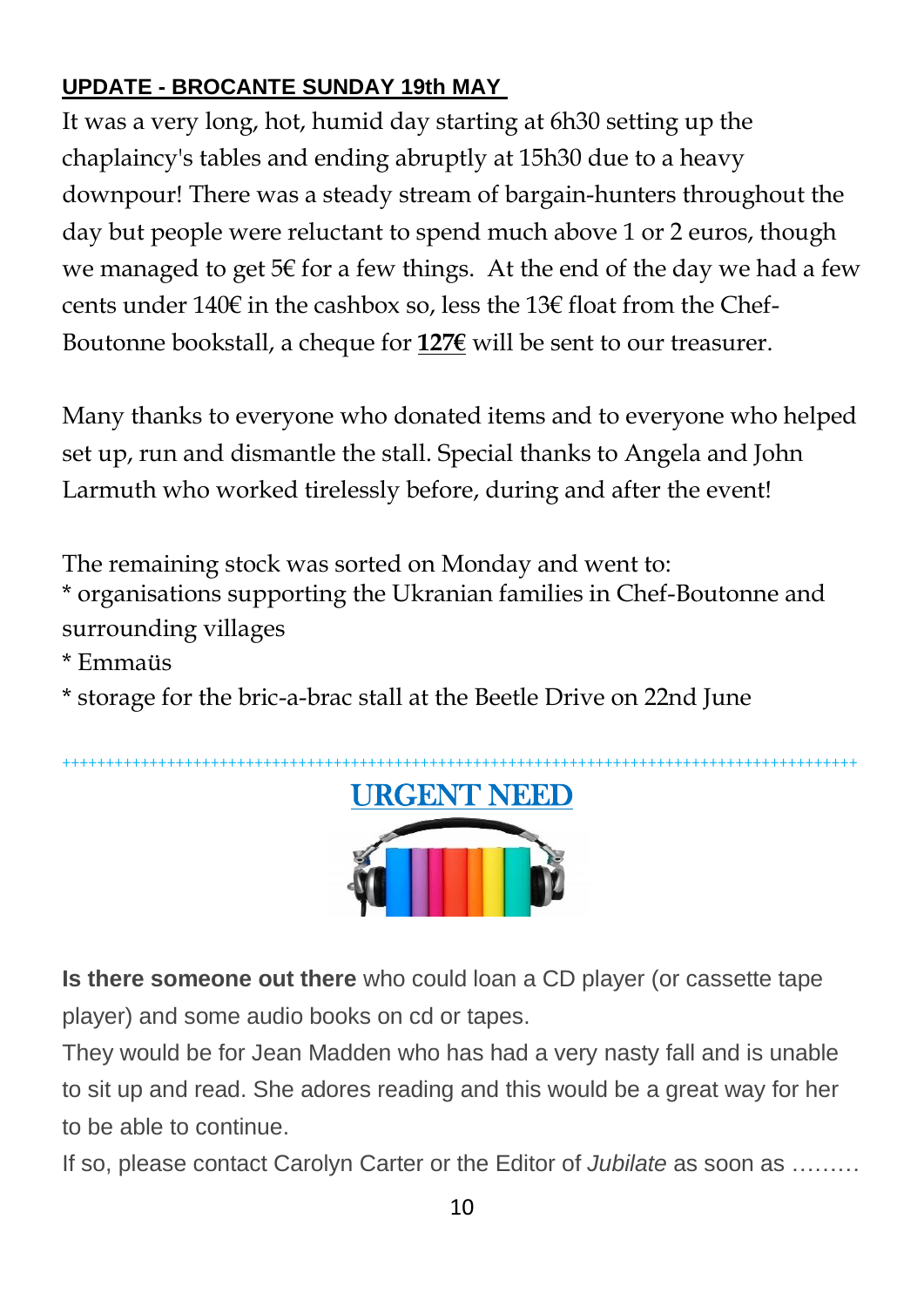**CHAPLAINCY ROLES** - if you're new to the Chaplaincy or even if you been with us since its inception, you may sometimes wonder what goes into the running of things and who does it all. We begin a series today to try and explain some of this.

#### 1. Chaplaincy Churchwarden

Status and dignity are attached to the ancient office of Churchwarden, but much more is expected of those who accept office today. The Warden has a strong mixture of legal, spiritual, and pastoral responsibilities, as well as the extra responsibility of looking after our Church in Chef Boutonne and its contents.

It is a role of leadership, and it sometimes needs courage, insight, and the ability to stand up and speak up, when necessary.

In an Interregnum many more responsibilities fall upon the Churchwarden.

It is vital to have the right people as Churchwardens, because so much depends on their loyalty, leadership and hard work. Anyone who feels called to be a warden should carefully consider the responsibilities involved, long before putting his or her name forward.

However, If you do feel the calling from God to consider becoming a churchwarden, do not be put off by these thoughts. Every warden grows into the job in the course of time, and God gives all the necessary grace to do His work.

Our current Chaplaincy Church Warden is Carolyn Carter.

A further Church Warden is sought. If you would like more information on the role of a Chaplaincy Church Warden. please, contact Carolyn

email: chaplaincychurchwarden1@gmail.com

or ring 05 45 84 19 03 or 0612137007

NEXT time: LOCAL WARDENS